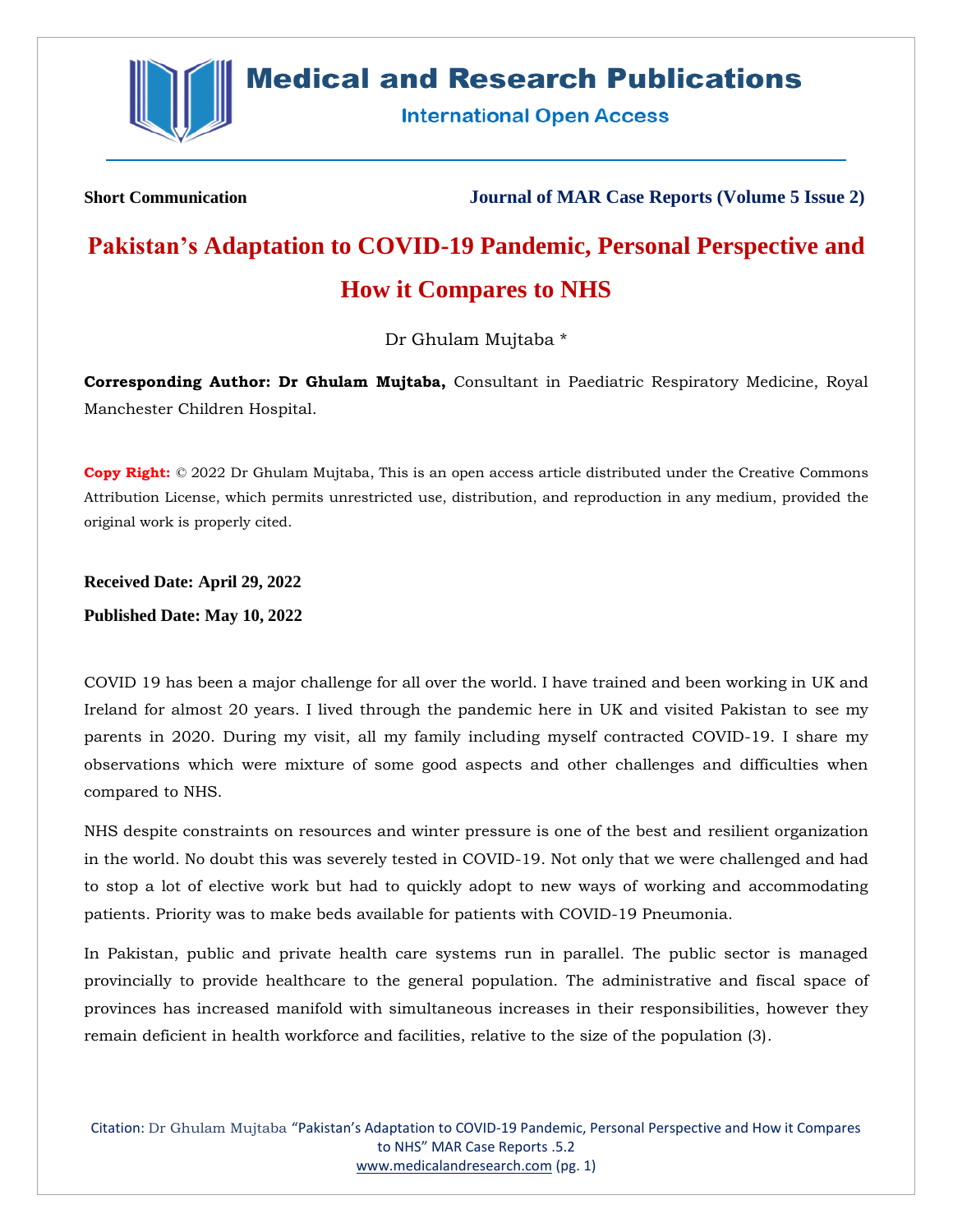#### **Journal of MAR Case Reports (Volume 5 Issue 2)**

The private sector plays a vital role in the delivery of healthcare services in Pakistan. Most private hospitals, clinics, and health related facilities are in urban areas and are well-equipped with modern diagnostic facilities. These private healthcare options are in greater demand than healthcare available through the public sector (3). However, there is cost involved to this which varies significantly depending on quality of facilities and services provided. Pakistan could have become a hotspot for COVID-19 owing to its high population of more than 200 million and its struggling health care and economic systems. Pakistan was able to tackle the challenge with relatively mild repercussions (1-2)

My parents are elderly and have underlying health conditions including Diabetes, Asthma and Hypertension. Once they both contracted COVID-19, I started worrying as they were both high risks. This was before vaccines became available. Local private laboratories had already established a system where they can do a COVID-19 test at home. I took my dad to local hospital when his symptoms worsened. His chest X-ray confirmed COVID-19 Pneumonia and he was needing oxygen. Dad refused to stay in hospital. I also did not have very pleasant experience during brief period we stayed there. My main concern was around nursing care which was poor quality. Nurses were over worked, less trained and did not follow infection control measures. This was in one of the well reputed private Hospital in the town. What happened over the next few days was like a storm. It was the most difficult, stressful, and challenging time for me. However, when I reflect certain things worked well.

Unlike UK, we were able to buy oxygen from a pharmacy without prescription. It was relatively inexpensive. We were able to administer oxygen at home. With small pulse oximeter, I managed amount of oxygen delivered. However, we had no education around how to administer oxygen from the pharmacy. I knew due to my work and was aware of risks associated with it. Oxygen Cylinder usually had capacity of 2000 psi and needed refilling in 24-48 hours, so we had to make sure not to run out. I could have bought oxygen concentrator which became more widely available later in the Pandemic, however they were relatively expensive.

Most antibiotics are available over the counter in Pakistan. Due to significant demand of steroids and fear that it may be bulk bought by public, Govt. rightly introduced measures where steroids were only available on Prescription. Azithromycin was widely used in community in Pakistan (5) this was also my observation and patients would buy Azithromycin before even consulting doctors. Clinical Trial in UK did not justify the routine use of azithromycin for reducing time to recovery or risk of hospitalisation for people with suspected COVID-19 in the community (4). Remdesivir was only available on prescription. It was dispensed from Hospital based pharmacy and administered by nurses twice a day at home for my parents.

Antibiotics availability in Pakistan without prescription is concern regarding widespread resistance and pandemic was the best example how this negatively impacted as people were hoarding antibiotics after reading on social media.

Citation: Dr Ghulam Mujtaba "Pakistan's Adaptation to COVID-19 Pandemic, Personal Perspective and How it Compares to NHS" MAR Case Reports.5.2 [www.medicalandresearch.com](http://www.medicalandresearch.com/) (pg. 2)